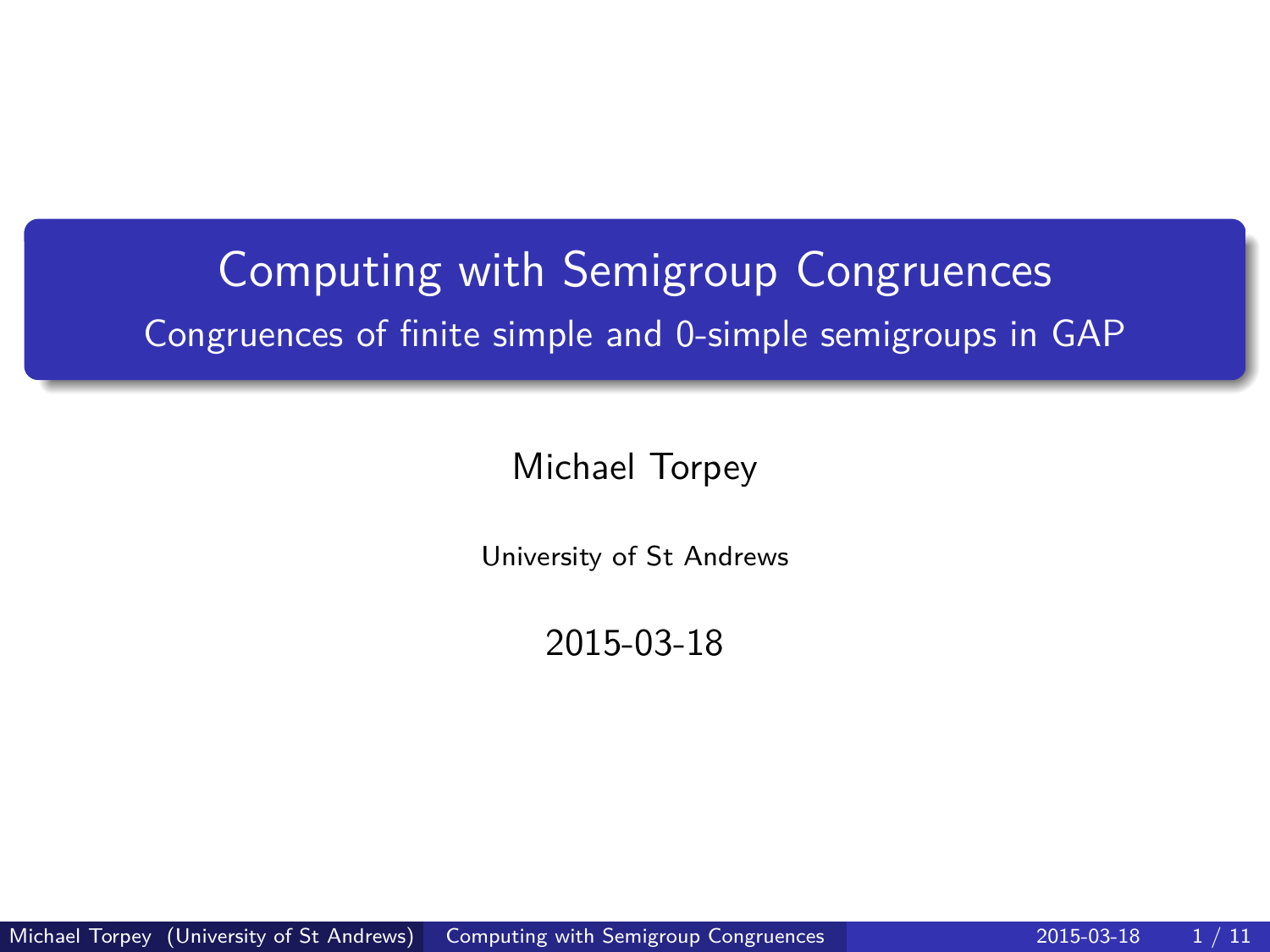A **semigroup** is a set *S* together with a binary operation  $* : S \times S \rightarrow S$ such that

$$
(x * y) * z = x * (y * z)
$$

for all  $x, y, z \in S$ .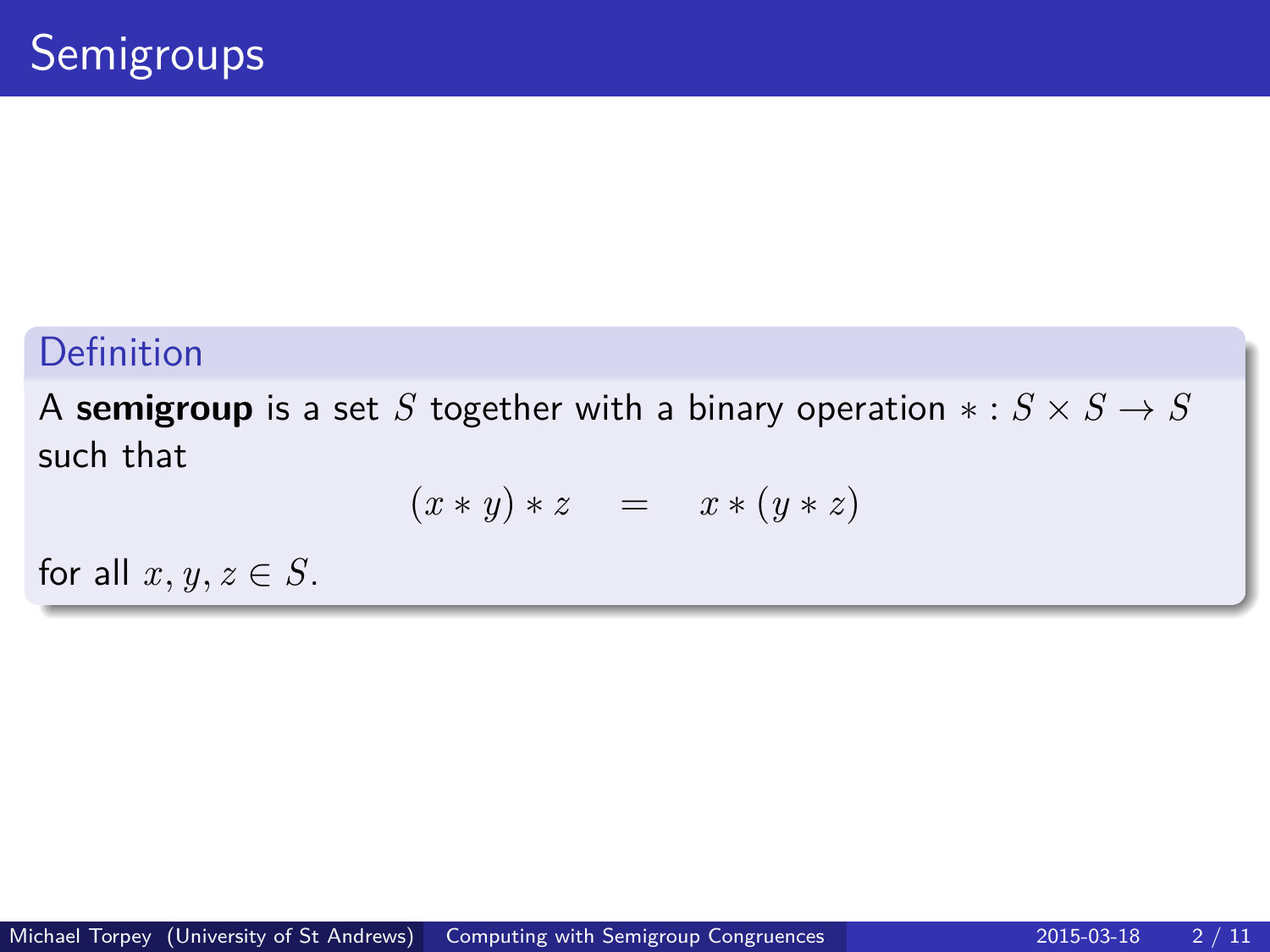A **congruence** on a semigroup *S* is a relation  $\rho \subseteq S \times S$  such that

- $(R)$   $(x, x) \in \rho$ , (S)  $(x, y) \in \rho \Rightarrow (y, x) \in \rho$ ,  $(T)$   $(x, y)$ ,  $(y, z) \in \rho \Rightarrow (x, z) \in \rho$ ,  $(C)$   $(x, y) \in \rho \Rightarrow (ax, ay), (xa, ya) \in \rho$ , or equivalently,
- $(C)$   $(x, y), (s, t) \in \rho \Rightarrow (xs, yt) \in \rho$ ,

for all  $x, y, z, a, s, t \in S$ .

(we may write  $x \rho y$  for  $(x, y) \in \rho$ )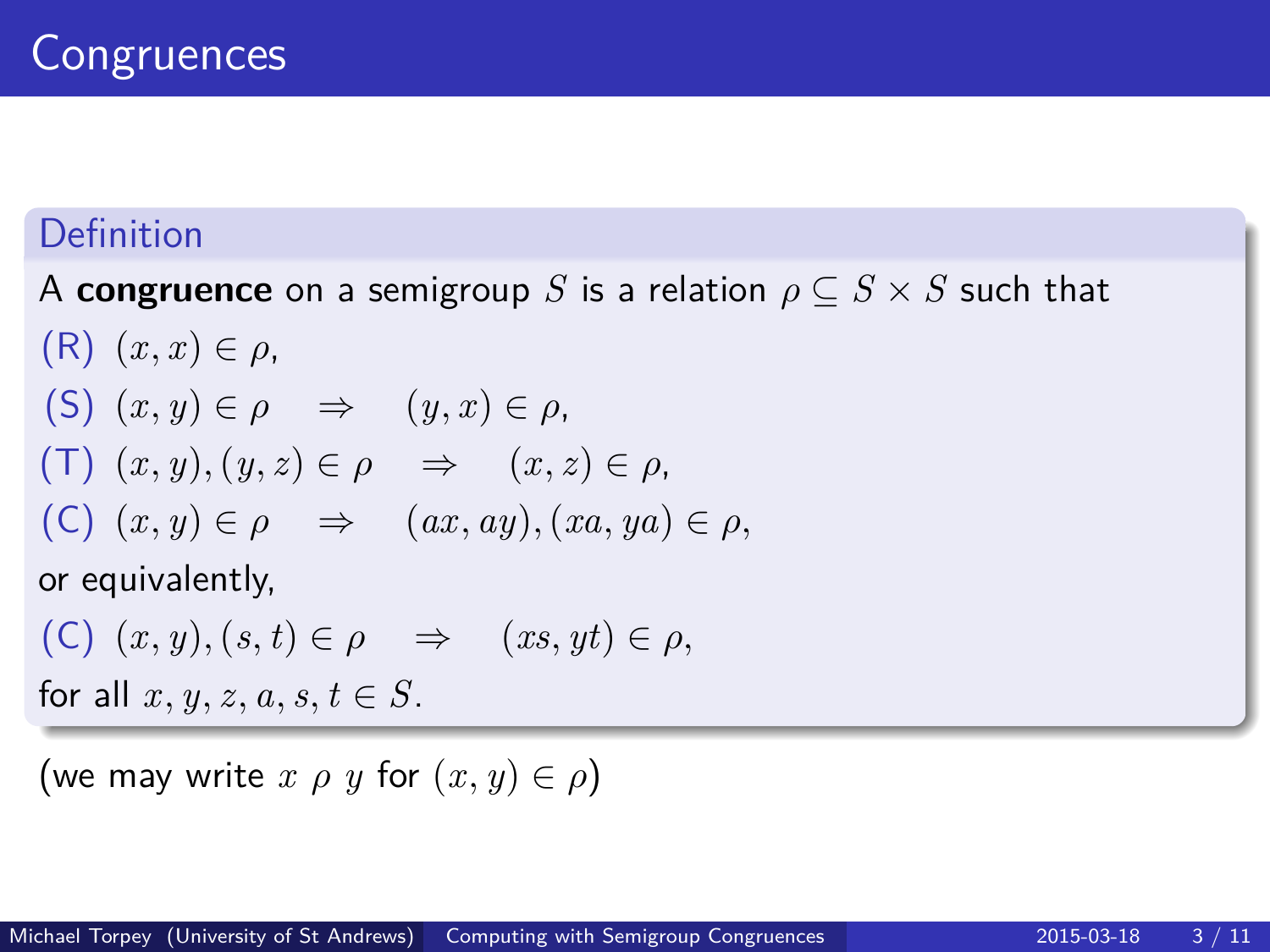List of pairs:  $\{(x_1, x_3), (x_1, x_9), (x_{42}, x_{11}), \dots\}$  ${\sf Partition:} \ \ \{\{x_1, x_3, x_9, x_{14}\}, \{x_2\}, \{x_4, x_5, x_8\}, \dots\}$ ID list: 1*,* 2*,* 1*,* 3*,* 3*,* 4*,* 5*,* 3*,* 1*, . . .*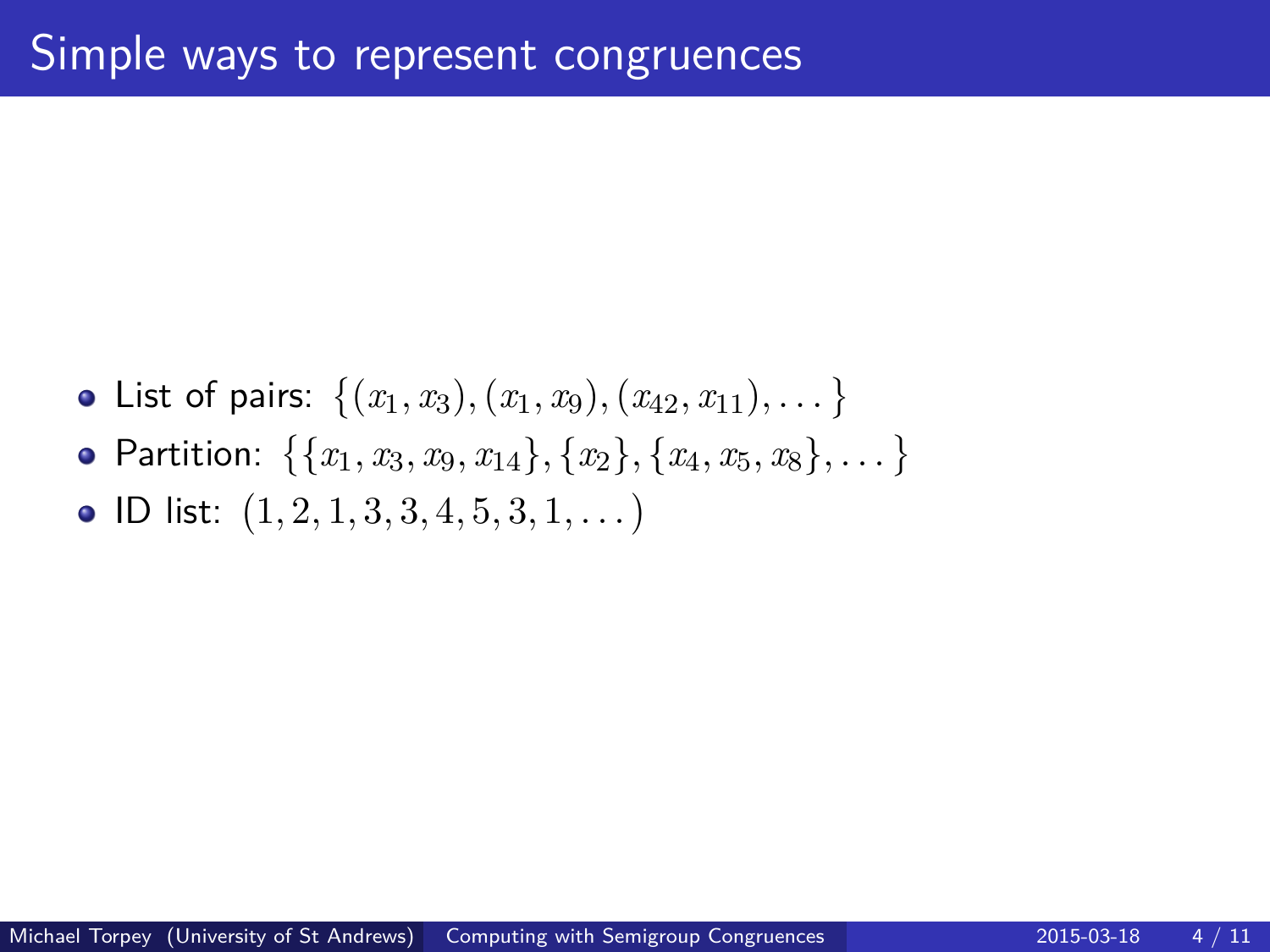Let *S* be a semigroup.

Definition

A **(two-sided) ideal** is a non-empty subset  $I \subseteq S$  such that

 $si \in I$  and  $is \in I$ 

for all  $s \in S$  and  $i \in I$ .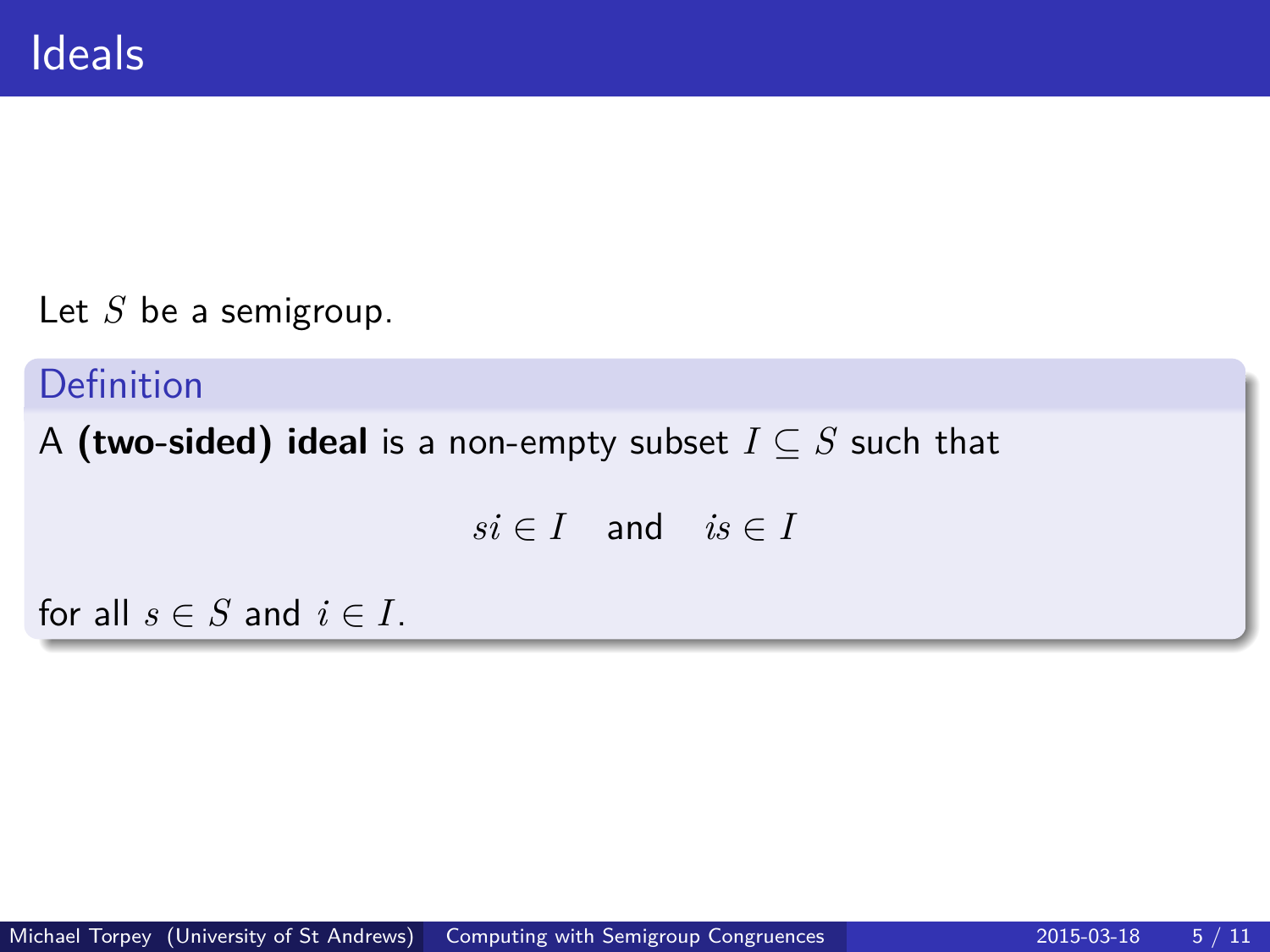A semigroup element  $0 \in S$  is called **zero** if

 $0x = x0 = 0$ 

for all  $x \in S$ .

#### Definition

A semigroup *S* without zero is **simple** if it has no proper ideals.

#### Definition

A semigroup *S* with zero is **0-simple** if its only ideals are {0} and *S*.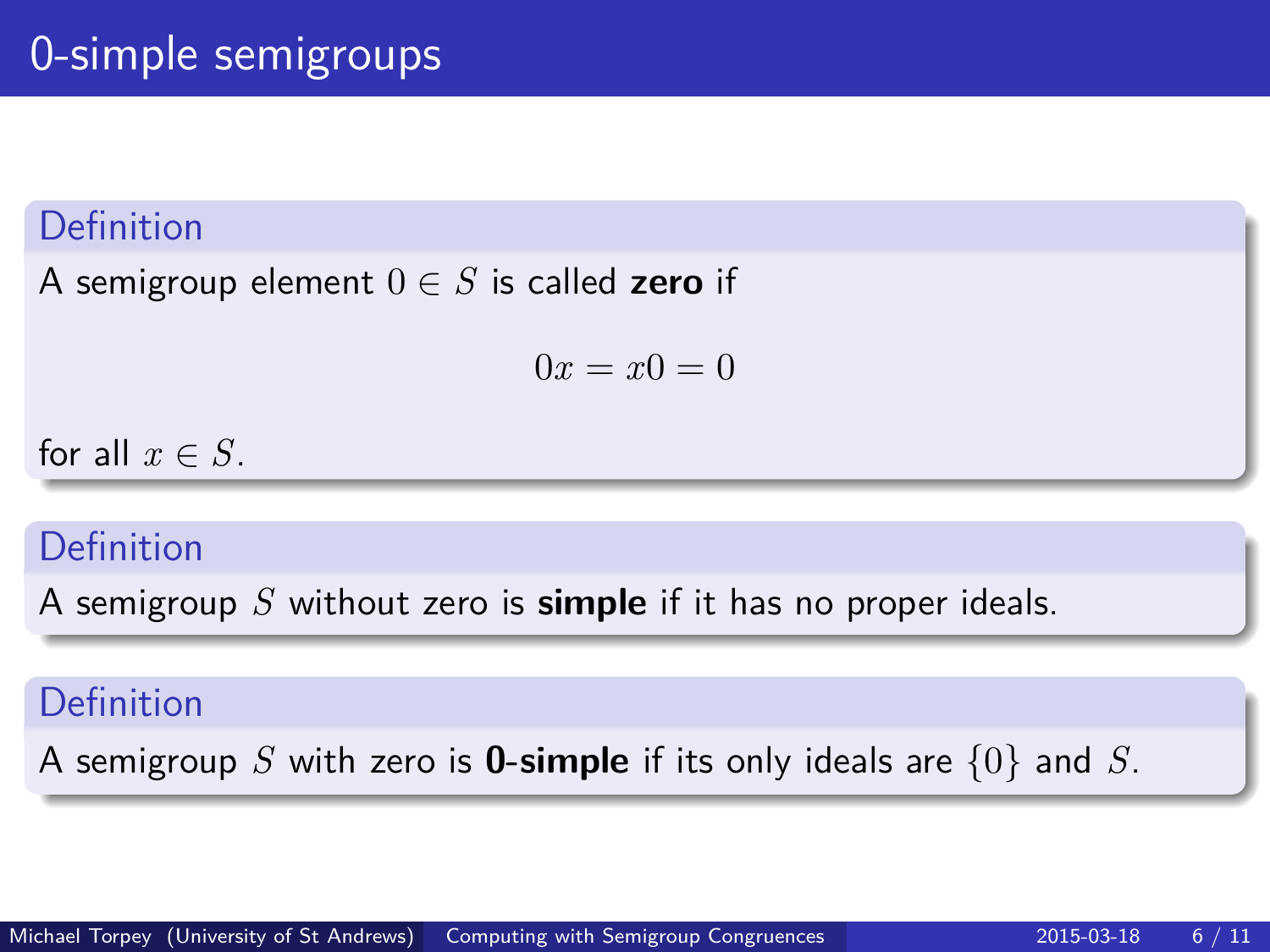$\mathsf A$   $\mathsf {Rees}\; \mathbf 0$ -matrix  $\mathsf {semigroup}\; \mathcal M^0[T;I,\Lambda;P]$  is the set

 $(I \times T \times \Lambda) \cup \{0\}$ 

with multiplication given by

$$
(i, a, \lambda) \cdot (j, b, \mu) = \begin{cases} (i, ap_{\lambda j}b, \mu) & \text{if } p_{\lambda j} \neq 0, \\ 0 & \text{otherwise,} \end{cases}
$$

where

- T is a semigroup,
- *I* and Λ are index sets,
- $P$  is a  $|\Lambda| \times |I|$  matrix with entries  $(p_{\lambda i})_{\lambda \in \Lambda, i \in I}$  taken from  $T^0$ ,
- $0x = x0 = 0$  for all x in the semigroup.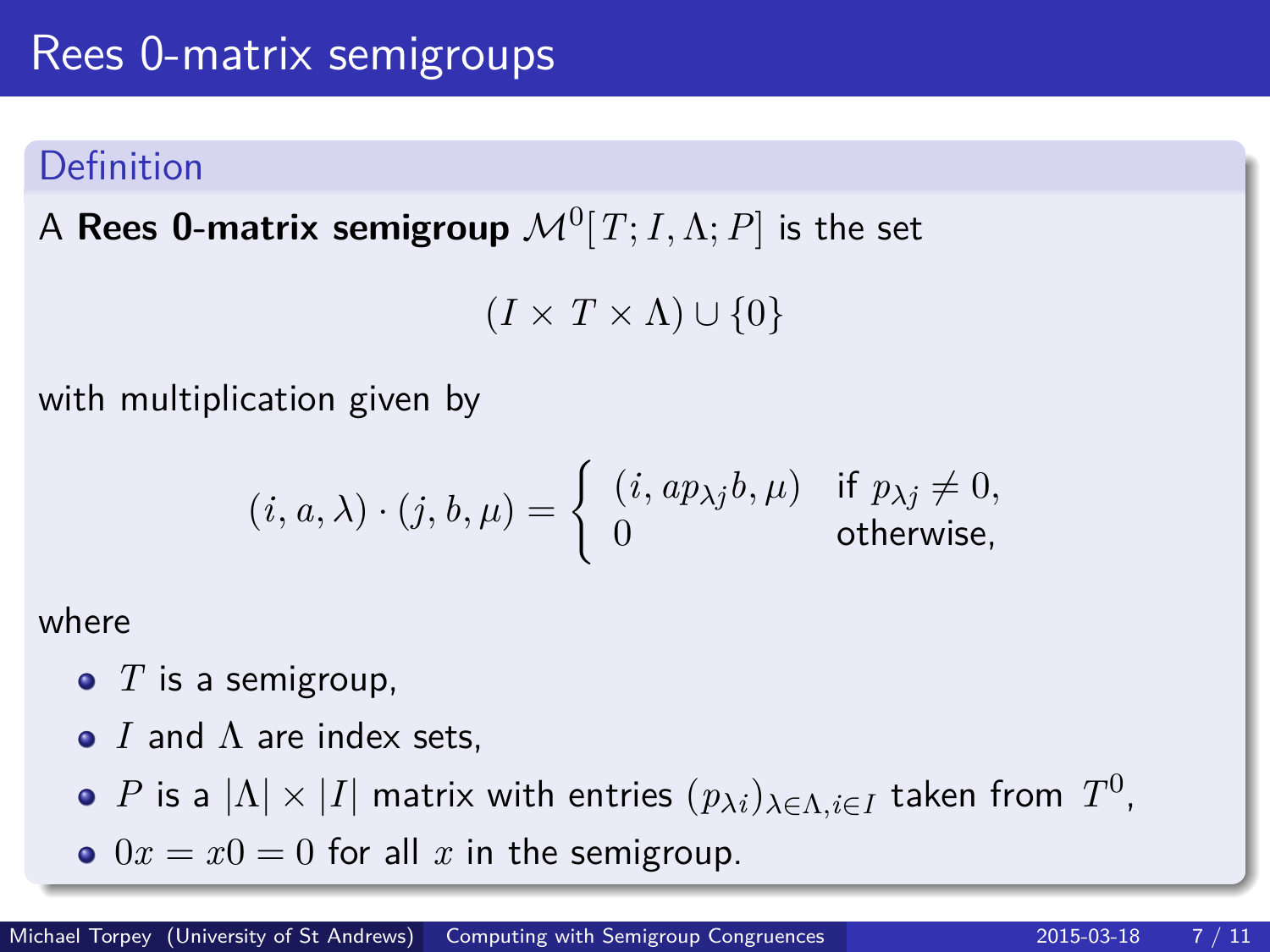## Theorem (Rees)

Every completely 0-simple semigroup is isomorphic to a Rees 0-matrix semigroup

$$
\mathcal{M}^0[G; I, \Lambda; P],
$$

where *G* is a group and *P* is regular. Conversely, every such Rees 0-matrix semigroup is completely 0-simple.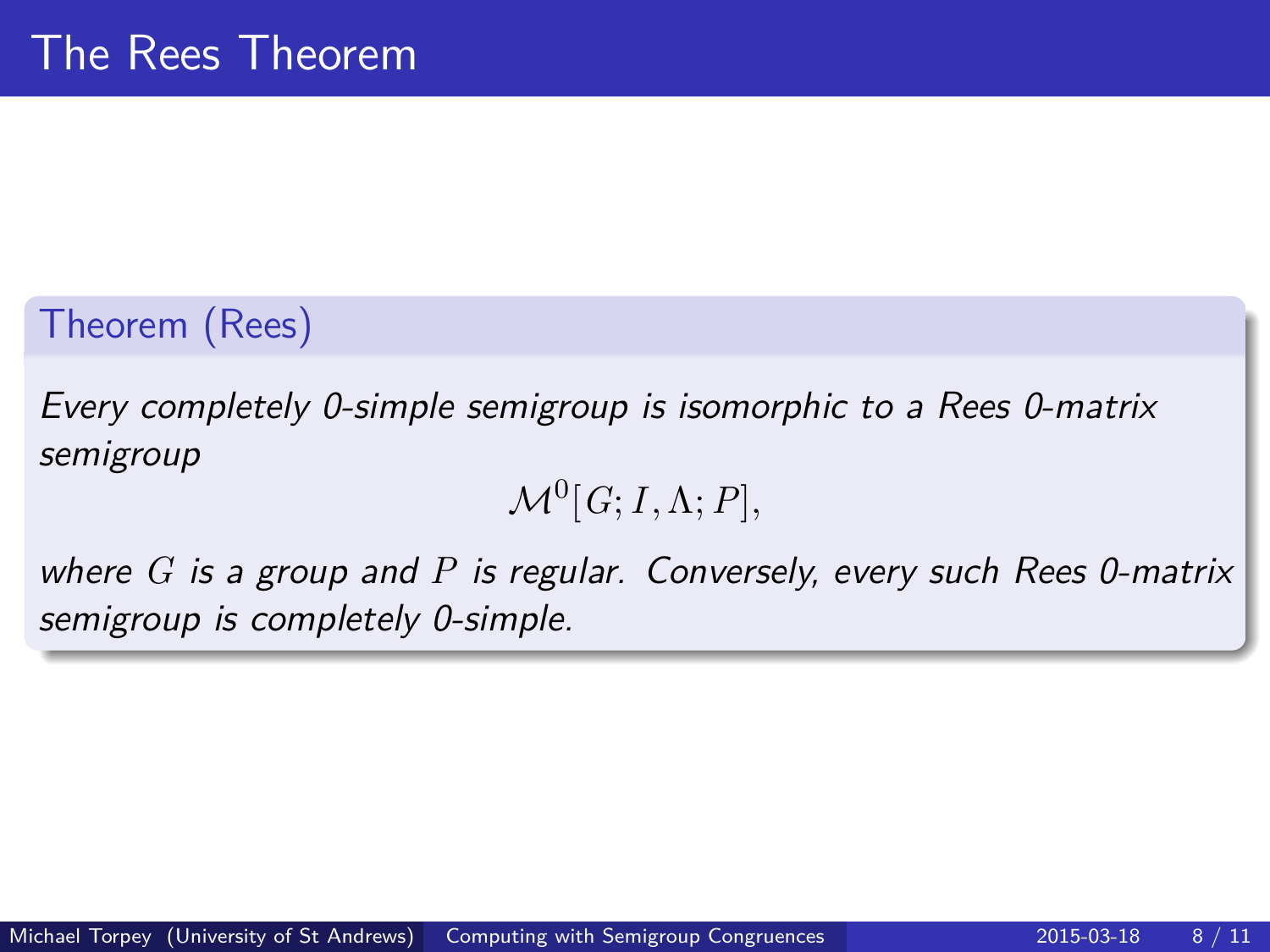For a finite 0-simple Rees 0-matrix semigroup M<sup>0</sup> [*G*;*I,*Λ;*P*], a **linked triple** is a triple

$$
(N,\mathcal{S},\mathcal{T})
$$

consisting of a normal subgroup  $N \triangleleft G$ , an equivalence relation S on I and an equivalence relation  $T$  on  $\Lambda$ , such that the following are satisfied:

- $\bullet$  S only relates columns which have zeroes in the same places,
- $\bullet$   $\tau$  only relates rows which have zeroes in the same places,
- ${\bf 3}$  For all  $i,j\in I$  and  $\lambda,\mu\in\Lambda$  such that  $p_{\lambda i},p_{\lambda j},p_{\mu i},p_{\mu j}\neq 0$  and either  $(i, j) \in S$  or  $(\lambda, \mu) \in T$ , we have that  $q_{\lambda \mu i j} \in N$ , where

$$
q_{\lambda\mu ij} = p_{\lambda i} p_{\mu i}^{-1} p_{\mu j} p_{\lambda j}^{-1}.
$$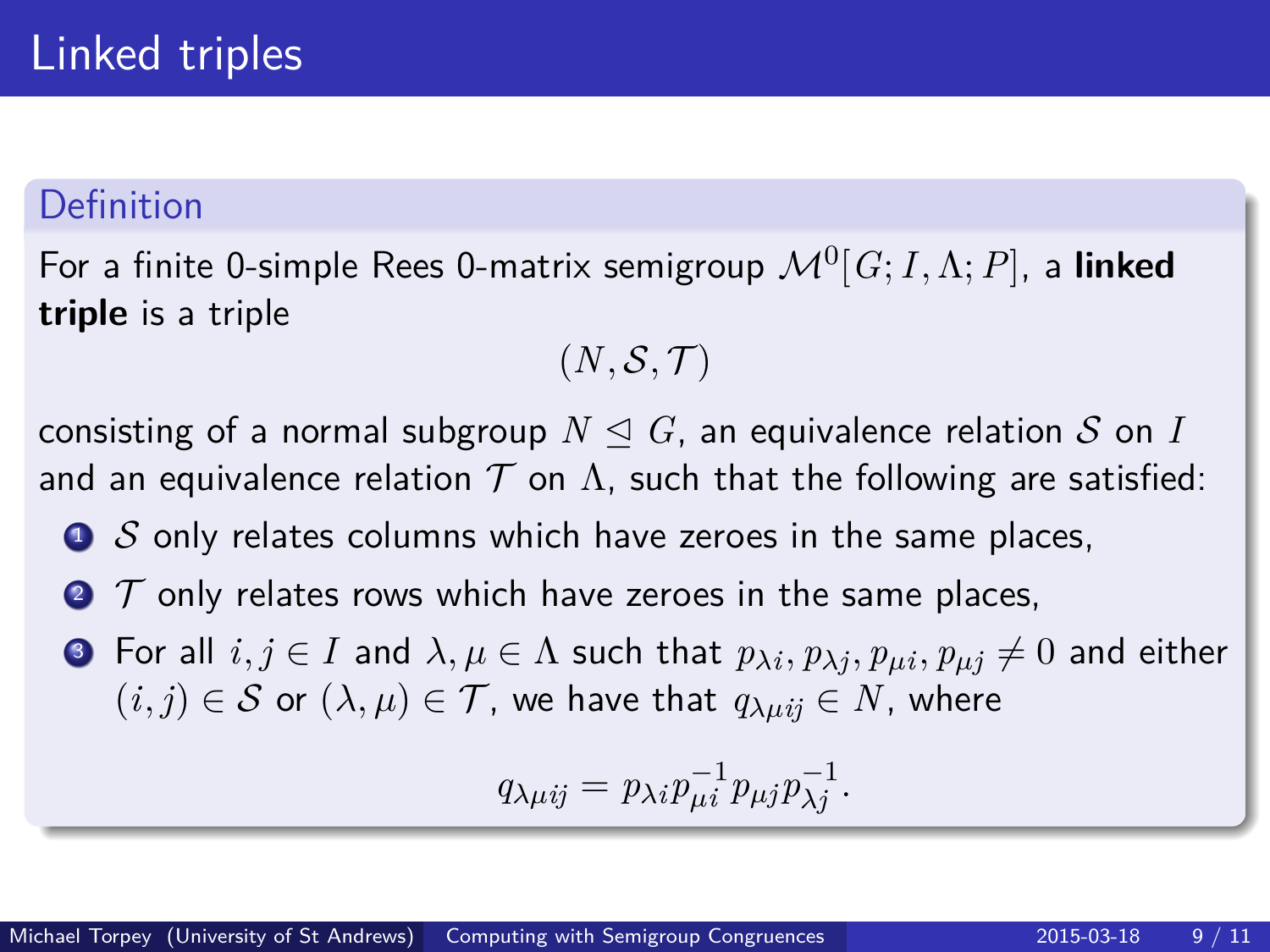A finite 0-simple semigroup *S* has a bijection Γ between its linked triples and its non-universal congruences:

$$
\Gamma: \rho \mapsto (N, \mathcal{S}, \mathcal{T})
$$

Two non-zero elements  $(i, a, \lambda)$  and  $(j, b, \mu)$  are  $\rho$ -related if and only if

- $\bigcirc$   $(i, j) \in \mathcal{S}$ ;
- **2**  $(\lambda, \mu) \in \mathcal{T}$ ;
- $\textbf{3}$   $(p_{\xi i}ap_{\lambda x})(p_{\xi j}bp_{\mu x})^{-1}\in N$  for some  $x\in I, \xi\in \Lambda$  such that  $p_{\xi i}, p_{\xi j}, p_{\lambda x}, p_{\mu x} \neq 0.$